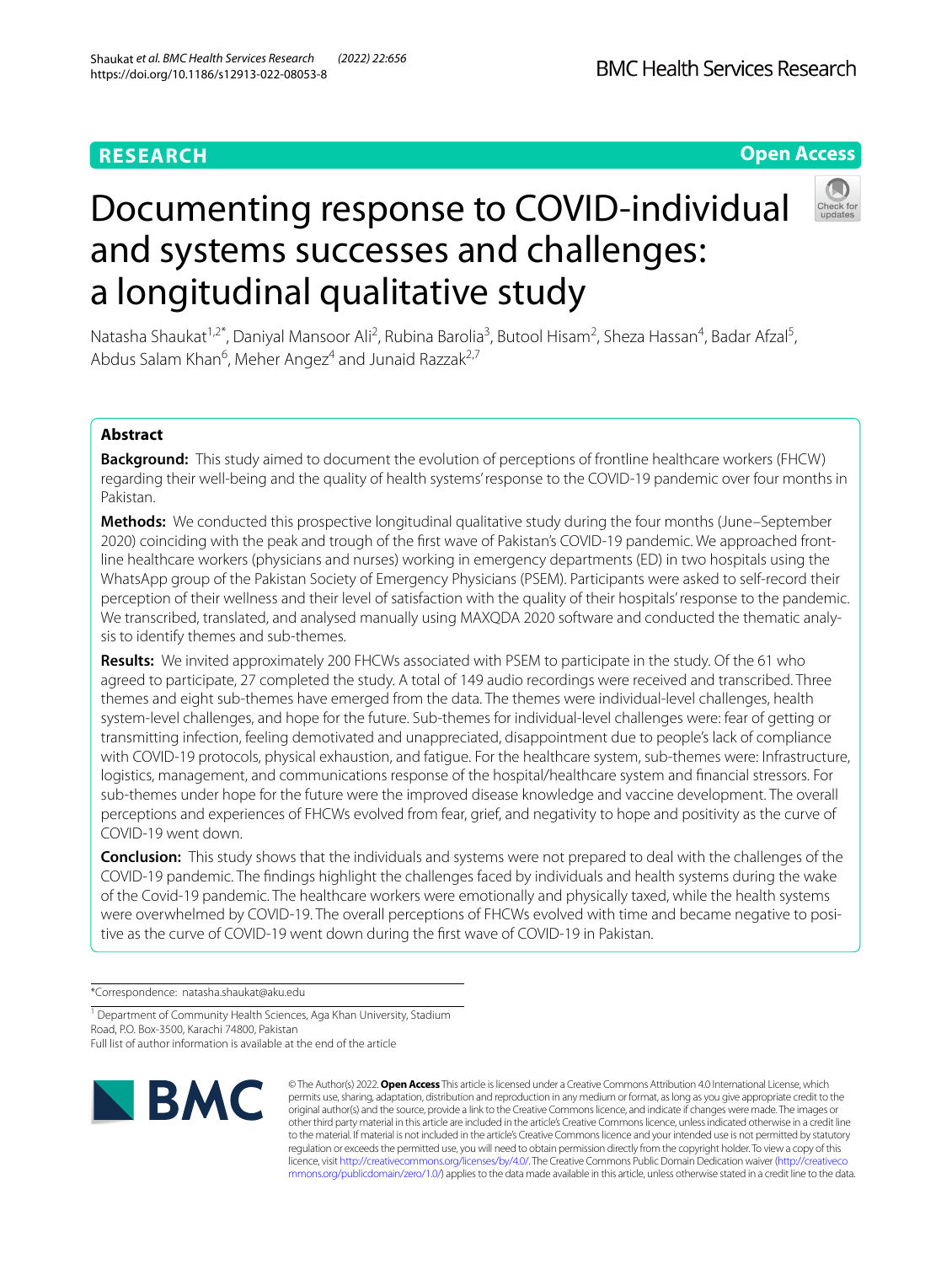**Keywords:** COVID-19, Frontline healthcare workers, Individual-level challenges, Health system-level challenges, Hope for the future, Prospective longitudinal qualitative study

# **Background**

The world has been battling the COVID-19 pandemic since December 2019 [\[1](#page-7-0), [2](#page-7-1)]. As of May 26, 2021, the global pandemic has infected 164 million people world-wide while causing [3](#page-8-0).4 million deaths  $[3-5]$  $[3-5]$  $[3-5]$ . Pakistan confrmed its frst COVID-19 case on February 26, 2020, with over 0.9 million confrmed cases and 21,000 deaths by May 26, 2021 [[6\]](#page-8-2).

COVID-19 pressurized and crippled healthcare systems across the world [[7\]](#page-8-3). It exposed gaps in public health response and pandemic preparedness even in previously considered high-performing countries [[8,](#page-8-4) [9\]](#page-8-5). Healthcare services worldwide struggled to respond to the evolving crisis with the Frontline Healthcare Workers (FHCWs) battling the pandemic at tremendous personal risk, often with limited resources [[10–](#page-8-6)[13\]](#page-8-7). FHCWs wellness encompasses physical, mental, and spiritual health and depends on several factors, including stress and burnout [[14](#page-8-8), [15](#page-8-9)]. Stressors include dayto-day hospital issues, long working hours, stressful shifts and heavy workload, staf shortages, Personal Protective Equipment (PPE) and supplies shortages, and personal and family pressures [[16\]](#page-8-10). FHCWs suffer psychological distress, anxiety, increased stress, insomnia, depressive symptoms, anger, fear, and posttraumatic stress disorders [[16](#page-8-10)[–21](#page-8-11)]. FHCWS are facing tremendous challenges at work due to the COVID-19 pandemic. Despite these difficulties, the FHCWS and systems continue to adapt to cope with the COVID-19 pandemic "the new normal," i.e., strained hospital capacities, delayed ongoing care, disrupted supply chain, specifcally designated hospital areas for Covid-19 screening and treatment of cases, signifcant adjustment of staff schedules, role and workloads, and a heavy toll on physical, mental, emotional, fnancial on the healthcare workforce [\[22](#page-8-12)–[24\]](#page-8-13).

As the pandemic prevails, the prolonged crisis response will lead to further adversities and long-lasting disruption of the overall well-being of FHCWs [[15\]](#page-8-9). Much focus needs to be placed to avoid this helpless situation.

Given the evolution and varying nature of the pandemic, we anticipate the stressors, challenges, and issues to change with time, and data identifying FHCW perceptions may not capture the evolution of the perception over time. Moreover, few similar studies from high-income countries have examined the system and FHCWs challenges faced on a day-to-day basis, their coping mechanisms, and the impact on the overall wellbeing of FHCWs. For example, a recent longitudinal study of American emergency physicians demonstrated that stress levels decreased with time [[25\]](#page-8-14). On the contrary, a Japanese longitudinal study showed persistent high levels of stress amongst HCWs [\[26](#page-8-15)]. To the best of our knowledge, no longitudinal qualitative studies have been conducted during the life of a pandemic in the low- and middle-income countries (LMICs).

This global pandemic is occurring at a time of immense technological advancements. The paradigm shift towards digital health solutions in COVID times is revolutionary [[27\]](#page-8-16). Digital tools can be handy in supporting research in these unprecedented times. The extensive use of smartphones and instant messaging such as (WhatsApp) has become a global phenomenon. WhatsApp is an easyto-use platform for capturing and generating qualitative data  $[28]$  $[28]$  $[28]$ . This means of communication provides several options to participants for self-expression (written, audio, video). They can communicate in real-time as well as asynchronously [[27\]](#page-8-16).

We conducted this study to document the evolution of perceptions of frontline healthcare workers (FHCW) regarding their well-being and the quality of health systems' response to the COVID-19 pandemic over four months in Pakistan.

## **Methods**

## **Study setting**

Pakistan is the sixth most populous country globally, with over 212 million people. Pakistan has a weak economy and a struggling healthcare system (low health expenditure, i.e., 1.2% of the GDP, poor healthcare infrastructure in rural and urban slum areas, chronic shortages of supplies, dysfunctional medical equipment, and lack of health workforce) [[23,](#page-8-18) [29\]](#page-8-19). Therefore, Pakistan faced signifcant challenges in dealing with COVID-19. We conducted the study at two private tertiary care hospitals in Pakistan through the Pakistan Society of Emergency Medicine (PSEM) platform. PSEM is a non-proft professional medical platform representing professionals working in Emergency Medicine. It aims to develop and promote the feld of emergency medicine in Pakistan.

## **Study design**

We conducted a prospective longitudinal qualitative study during the frst wave of the COVID-19 pandemic in Pakistan for four months (June–September 2020).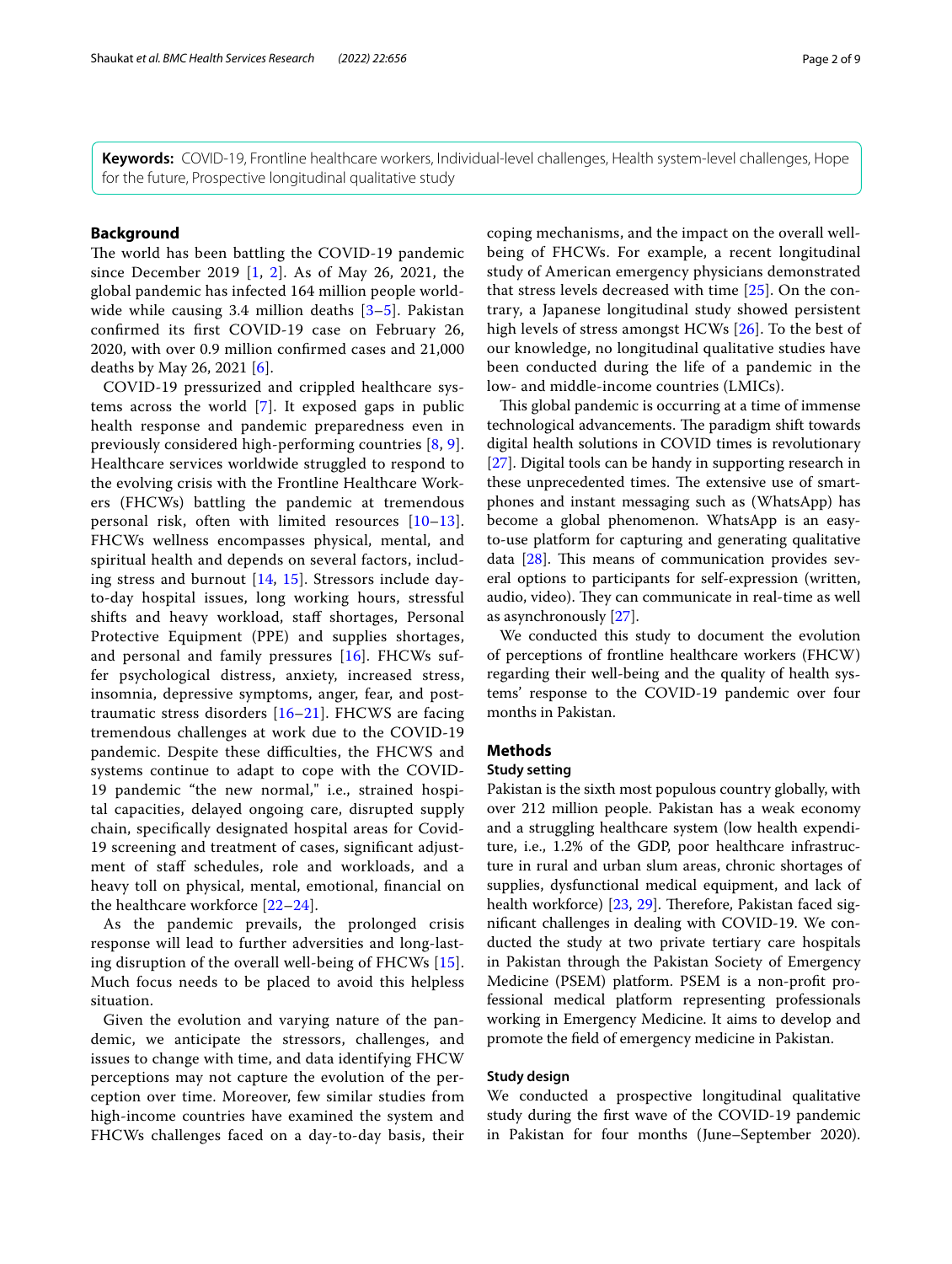During this period, Pakistan experienced the peak of the frst wave, followed by the fattening of the curve and ease of lockdown interventions.

#### **Study population**

The study population comprised physicians and nurses involved in clinical service delivery in the Emergency Departments (ED) of Pakistan's two private sector tertiary care hospitals. The ED physicians and nurses in these two hospitals receive the most critically ill and sick patients. As front-liners, the study participants were directly responsible for patients' initial resuscitation and stabilization, initiating diagnosis, and initial management of acute patients.

#### **Eligibility criteria**

We included only those Emergency Medicine physicians and nurses directly involved in taking care of COVID-19 patients in the study.

## **Sample size**

We invited all (approximately 200) physicians and nurses associated with the Pakistan Society of Emergency Medicine to participate in the study. Initially, 61 people were enrolled in the study; however, 27 remained till the end of the study. We sent weekly reminders to the study participants to send audio recordings—those participants who did not send the audio recording after three reminders were considered to withdraw from the study.

#### **Sampling technique**

We used a convenience sampling technique to select the healthcare workers. We approached the participants through the WhatsApp group of PSEM. A google consent form was shared to invite and obtain consent. Those participants who consented to participate throughout the length of the study were enrolled.

## **Data collection protocol**

We utilized two methods of data collection: self-audio recordings by participants on WhatsApp and telephonic interviews. The participants were approached through the WhatsApp group of PSEM and emails of individuals. We sent the study guide via WhatsApp to the participants to self-record the answers. The study guide was followed by a detailed WhatsApp text message & audio recording to invite and welcome the participants, introduce the study, and guide them about the data collection process. The message covered the study purpose, what, when, and how to record the audio message and send the audio. We shared a WhatsApp number and requested the participants to self-record short audio messages (four to fve minutes) on their mobile

phones after every shift's end and send them voice notes/audio recordings via WhatsApp. To ensure the participants kept sending the audio recordings, we sent individual reminders on WhatsApp. Initially, the participants sent two to three audio recordings per week (depending on the number of shifts), with some sending them once a week. Once a week, we telephonically interviewed those participants who could not send audios. Trained researchers (NS and DMA) experienced in qualitative research conducted telephonic interviews in English and Urdu. Overall, we conducted 38 telephonic interviews.

## **Study guide**

A study guide was prepared and consisted of semistructured questions. In addition, participants were asked to record audios by answering these open-ended questions:

- 1. How was your day today? Please describe how are you feeling physically and emotionally today?
- 2. How was your departments' response to COVID-19 today? What went well? What could have been better?
- 3. What are you most worried about today?
- 4. Is there anything else that you want to share?

#### **Data analysis**

We sorted audio recordings by serial numbers and saved them date-wise at the end of each day. Voice notes were directly uploaded and saved on Microsoft SharePoint Software. We transcribed the audio recordings and translated them into English at the end of the data collection. We removed identifiers from the transcripts. The transcripts were uploaded and analyzed manually and via qualitative data analysis software MAXQDA 2020. We conducted thematic analysis and followed Creswell's six steps for data analysis. First, the researchers read transcripts and reread them many times to get familiar with the data and develop an interpretation of participants' perspectives of challenges faced during the COVID-19 pandemic. Then, we followed an iterative process of generating codes and grouping the codes together to generate emergent sub-themes. Codes were then labeled, shortened, refned, and analyzed under sub-themes. Finally, we assembled the sub-themes under themes. (NS and DMA) two trained researchers in qualitative research were involved in coding, sub-themes, and themes creation, and discrepancies were resolved with discussion with experienced colleagues (RB and JR) [\[30](#page-8-20), [31\]](#page-8-21).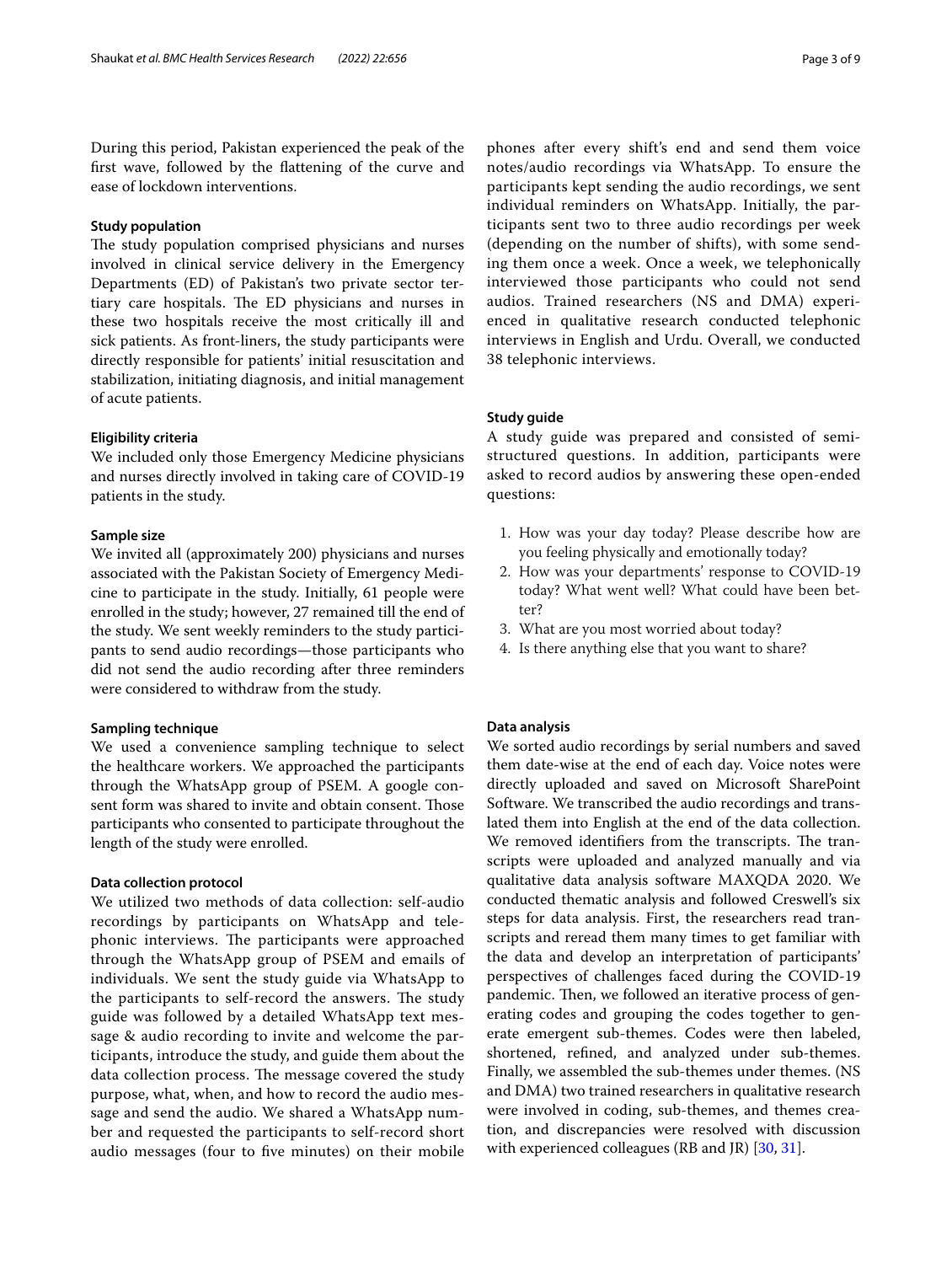## <span id="page-3-0"></span>**Table 1** Themes and sub-themes emerging from the data

| <b>Themes</b>                                        | <b>Sub-Themes</b>                                                                     | <b>Evolution of perceptions over time</b>                                                                                                                                                                                                                                                                                                                                                                                                         |
|------------------------------------------------------|---------------------------------------------------------------------------------------|---------------------------------------------------------------------------------------------------------------------------------------------------------------------------------------------------------------------------------------------------------------------------------------------------------------------------------------------------------------------------------------------------------------------------------------------------|
| Individual-level Challenges Fear of getting infected |                                                                                       | The fear of getting infected by COVID was very high in the<br>peak months, and for most of the participants, the fear<br>reduced with time as the COVID cases started to decrease<br>and the HCWs adapted to the new normal                                                                                                                                                                                                                       |
|                                                      | Feeling demotivated and unappreciated                                                 | The HCWs felt emotionally taxed in the initial days of COVID.<br>There was a feeling of sadness as the hospitals could not<br>provide care to all the patients. In addition, they felt demoti-<br>vated as the patients and the attendants treated them rudely<br>when they could not get beds in the hospital<br>However, with time these negative interactions decreased                                                                        |
|                                                      | Disappointment due to people's lack of compliance with<br>COVID-19 protocols          | The participants felt disheartened when they saw that the<br>people were taking COVID lightly and were not following<br>COVID-19 precautionary measures (wearing masks and<br>physical distancing). This concern was there even when the<br>number of cases went down in the later months                                                                                                                                                         |
|                                                      | Physical Impacts due to heavy PPE use                                                 | Almost all the patients found it very difficult to wear the full<br>PPEs. They felt tired, exhausted, and suffocated from wearing<br>PPEs. Some even reported a lack of PPEs initially<br>Over time, the participants still felt it challenging to wear<br>PPEs however they were now used to it. In addition, the<br>participants reported satisfaction with the PPE's availability                                                              |
| Health System Challenges                             | Infrastructure, logistics, management, and communications<br>response of the hospital | The healthcare workers felt difficulties in the initial months<br>due to smaller, congested areas with reduced space to<br>accommodate increasing cases, limited bed capacity,<br>reduced bipAps/ventilator capacity, difficulty in communi-<br>cation due to heavy PPEs, shortages in the workforce, poor<br>management skills of the workforce for critical patients as<br>the disease was unknown, not trained how to use the PPEs<br>properly |
|                                                      |                                                                                       | The FHCWs expressed relief and appreciation as the hospitals<br>adapted over time by increasing the space and capacity of<br>designated COVID-19 zones, the number of beds, the human<br>resource, provided training in donning and donning of PPEs,<br>improved management skills of critical patients, knowledge<br>of the disease, and timely communication                                                                                    |
|                                                      | Financial stressors                                                                   | Initially, the participants were apprehensive about how will<br>they make their ends meet if their salaries were reduced<br>The participants expressed much relief in the later months<br>when the salaries were not reduced however there was a<br>disappointment as the overtime salaries were discontinued                                                                                                                                     |
| Hope for future                                      | Improved disease knowledge and vaccine development<br>trials                          | In the latter half of the study, the participants felt optimistic<br>about the future and had high hopes for a COVID-free world<br>as there was improved disease knowledge and ongoing trials<br>for vaccine development                                                                                                                                                                                                                          |

# **Results**

The  $27$  participants (26 nurses and 1 physician) sent in a total of 149 audio recordings. Our analysis identifed three themes and eight sub-themes, as shown in Table [1](#page-3-0).

## **Theme 1: individual‑level challenges**

The physicians and nurses reported several mental and physical health challenges. These health challenges evolved with time as the COVID-19 pandemic progressed. Commonly occurring sub-themes included fear of getting infected, feeling demotivated and unappreciated, disappointment due to people's lack of compliance with COVID-19 protocols, and Physical Impacts due to heavy PPE use.

## *Sub‑theme 1.1: fear of getting infected*

*Early perceptions* As the pandemic reached its peak in June-July, 2020 in Pakistan, most FHCWs were worried and feared that they might get infected while working in the COVID areas of the hospitals. They thought they were at high risk of getting infected as there was an increased patient load, many sick patients arriving at once, patient volume exceeding the bed capacity, and managing patients in congested areas. They were also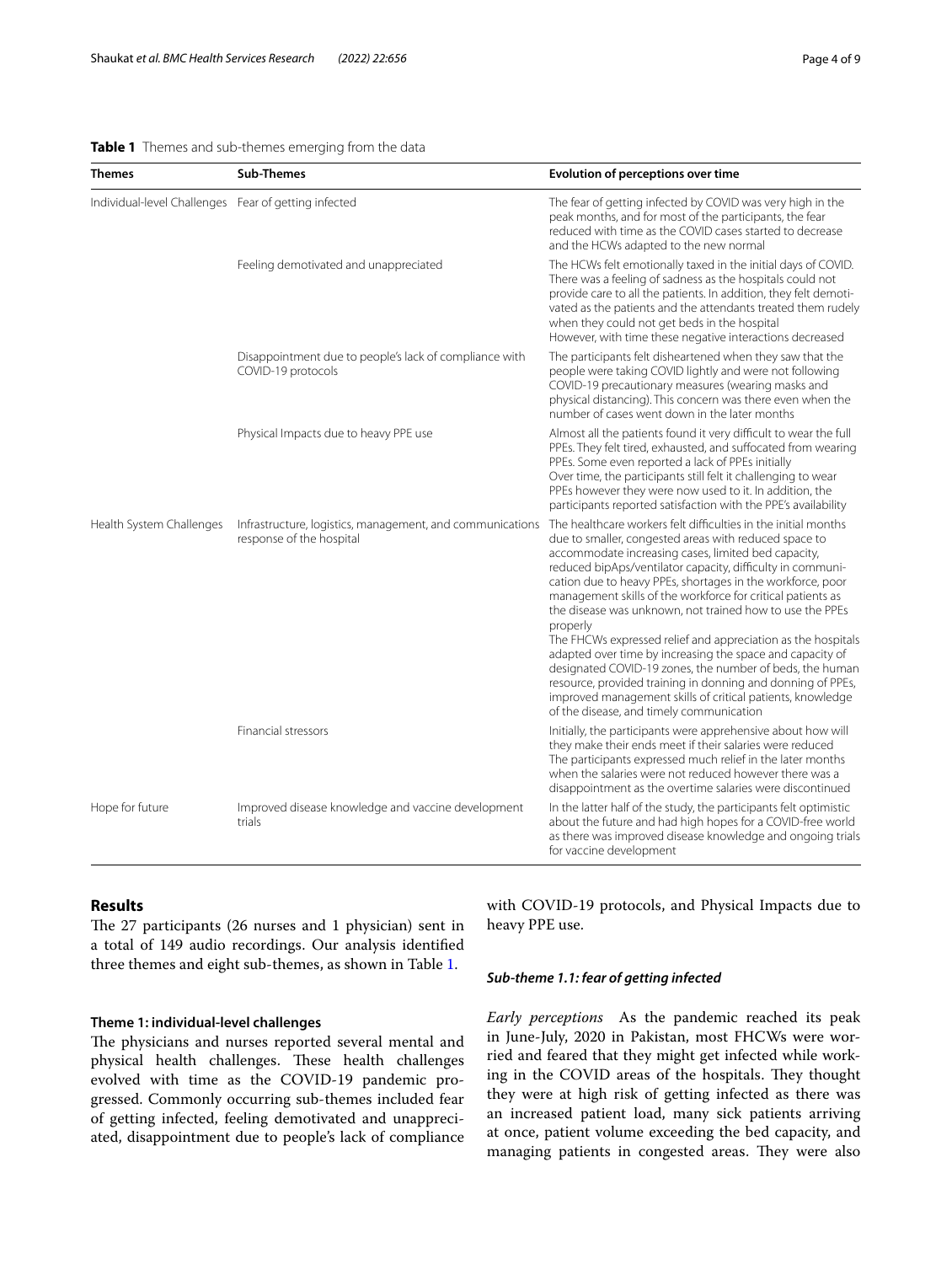afraid of infecting their families, loved ones, and friends. Those who had elderly and young children at home were particularly fearful of transmitting infection.

*"The main fear I have is that if I catch this infection, I might get healthy again, but if my parents catch it, I might lose them, since they have multiple comorbidities." (WhatsApp Audio 2020–06-04 at 4.15 PM).*

*Late perceptions* As the pandemic progressed, in August and September 2020, the fear of infection reduced. Most FHCWs were less anxious as they adapted to the new normal. Some of them said that the pandemic had ended, and COVID-19 did not exist anymore. Others were not worried because they were wearing full PPEs and felt protected. In addition, some believed they were unlikely to get infected as they had a strong faith in God.

However, this fear remained high for some of the workers even during the later stage of the pandemic.

## *Sub‑theme 1.2: feeling demotivated and unappreciated*

*Early perceptions* During the peak months of June and July 2020, many FHCWs talked about feeling sad and down as the COVID-19 cases increased and the hospitals were unable to provide services to all the patients and had to refuse care to some of the patients. One of the participants said:

*"It is an excruciating thing to tell a critical patient that we cannot take you as our beds are full." (WhatsApp Ptt 2020–06-10 at 4.33 PM).*

FHCWs felt demotivated when the attendants treated them harshly due to the lack of beds. They felt disrespected and were often verbally abused when patients and families had difficulty obtaining a bed. One of the participants expressed:

*"Because we do not have space, we are now getting curses instead of getting good wishes like before COVID days."*

*Late perceptions* The situation seemed to settle towards the end of August, with fewer participants reporting such negative interactions. Few even described receiving verbal appreciation from patients and their families for their hard work. In addition, with time, people reported less anxiety as they adapted to the new normal.

# *Sub‑theme 1.3: disappointment due to people's lack of compliance with COVID‑19 protocols*

Almost all participants expressed concern over public violations of COVID-19 precautionary measures (wearing masks and social distancing). Participants reported feeling 'disrespected' with all their hard work thrown to waste because the public was not following preventive measures (social distancing, face masks). This augmented the fear of predisposing the FHCWs to infection as well.

*"It makes me sad that I am working for people as I am committed to my profession to serve humanity. And they are not even taking care of themselves. We are at risk." (WhatsApp Pt 2020–06-01 at 8.59 PM).*

This concern was reported during the entire duration of data collection, and the trend remained unchanged.

## *Sub‑theme 1.4: physical impacts due to heavy PPE use*

*Early perceptions* Almost all of the participants reported severe difficulties in wearing PPEs during the hot summer months of Pakistan. The participants described experiencing headaches, dizziness, physical and mental exhaustion, and fatigue. Mostly they used the word "sufocated," particularly about the N95 masks, with many commenting that it was challenging to wear them all day long as it led to breathing difficulties. Many described taking a break "just to breathe" from having worn PPE for an extended period.

*"It is challenging to work on COVID patients while wearing PPE. I was profusely sweating and very tired. Moreover, it is challenging to wear the N95 all the time and breathe properly. I was sufocating, but still, I managed to do my duty." (WhatsApp Pt 2020–06-03 at 12.53 PM).*

In the initial phase, few of the participants reported a lack of PPEs availability (face shields,

N95 masks, overalls). However, most of the participants reported adequate supplies of PPEs.

*Late perceptions* This concern settled with time as they adapted to work with these SOPs (wearing full PPEs while working in the COVID zones). Towards the end, they reported that even though they still found it challenging to work with the PPEs, they had adjusted to the physical stress of wearing heavy PPE. Despite the physical difculties, the FHCWs appreciated the hospital administration's adequate and timely provision of PPEs.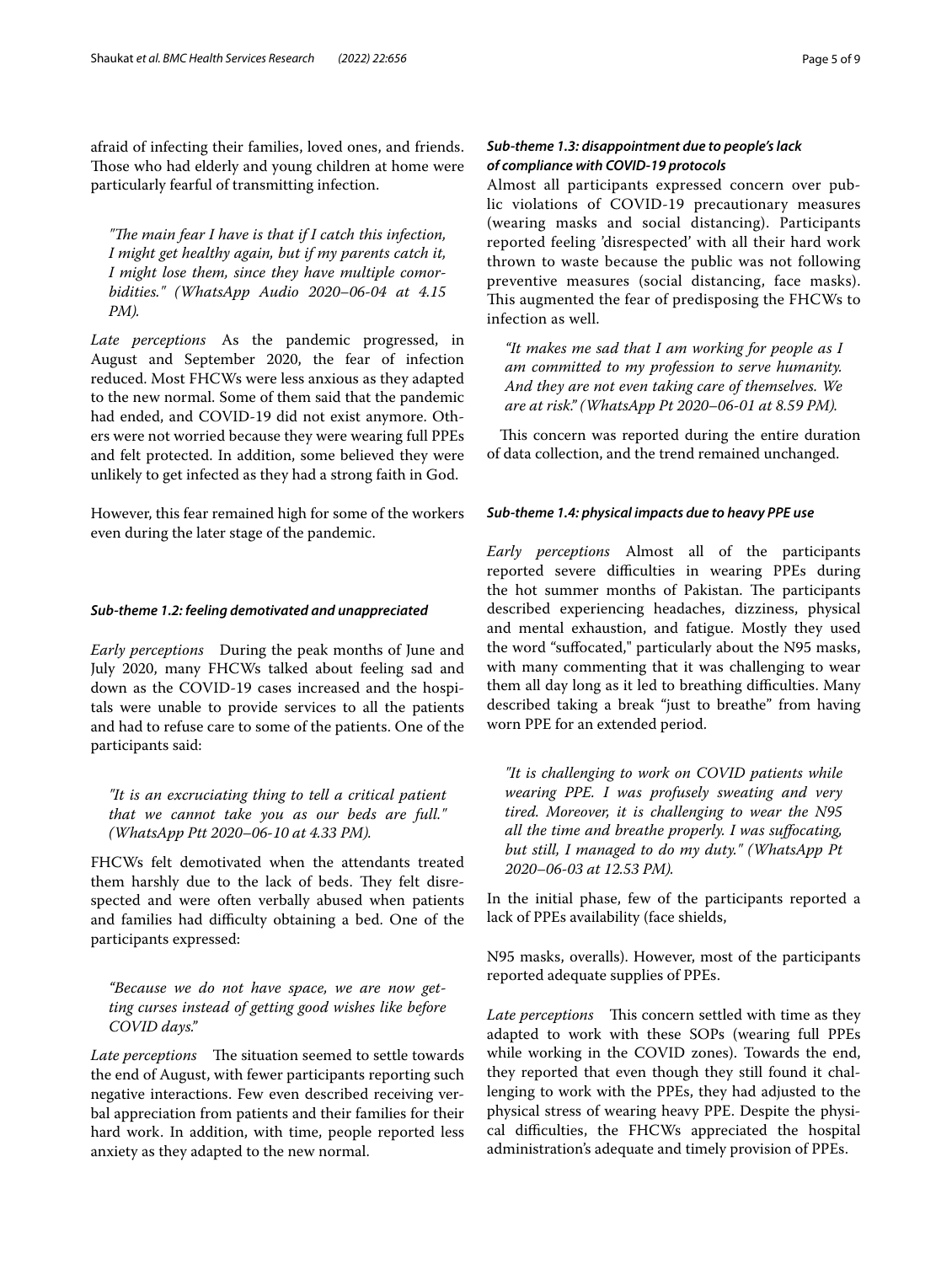## **Theme 2: health system challenges**

Data demonstrated two sub-themes: Infrastructure, logistics, management, and communications response of the hospital, and fnancial stressors.

# *Sub‑theme 2.1: Infrastructure, logistics, management, and communications response of the hospital*

Early perceptions The number of patients increased rapidly in June/July '20. Hospitals were converted into (covid/non-covid, hot/cold) zones to accommodate covid patients. This resulted in smaller, congested areas with reduced space. Due to many patients accommodated in limited space, the staff had less space to move around FHCWs felt that the designated COVID-19 zones needed improvements such as; installing proper curtains and railings to reduce infection transmission. FHCWs reported communication difficulties wearing complete personal protective equipment (PPEs). They had to do donning and doffing procedures as they entered and left COVID-19 zones, making it hard to communicate with colleagues, write notes, and give orders. They expressed a need for improving communication strategies in the COVID/non-COVID zones. Some FHCWs talked about short supplies of BiPAP/ventilators hindering patient care and suggested stocking up supplies.

Furthermore, as the number of cases increased, they faced health workforce shortages that fell sick due to COVID-19. This increased the workload burden on the healthcare staff working in the COVID zones due to long shifts and frequent on-call days. Therefore, the participants suggested better management of rosters and scheduling frequent breaks between shifts to avoid burnout among the staf.

*"One thing that is making me worried is how frequently we are being assigned here. It would be good if we can get a break and have a rotational schedule." (WhatsApp Ptt 2020–06-01 at 7.32 PM).*

Late perceptions The FHCWs expressed relief and appreciation as the hospitals adapted over time by increasing the space and capacity of designated COVID-19 zones, the number of beds, the human resource, provided training in donning and donning of PPEs, improved management skills of critical patients, knowledge of the disease, and timely communication. In addition, they felt much safer as they received timely communication from the infectious disease department.

"The other best thing that the department did was develop negative pressure rooms. They made a sep*arate lounge where the COVID staf could take a break. There was no contact between the other staff* and COVID staff. That was the best thing." (What*sApp Audio 2020–06-07 at 7.20. PM).*

#### Another participant said:

*"We are getting proper instructions on a timely basis related to the care of COVID-19 suspected or confrmed patients and our safety. We have a separate department in our hospital related to infectious diseases. Moreover, they are responsible for informing us about daily strategies to keep ourselves safe." (WhatsApp Audio 2020–05-31 at 7.36).*

They felt confident in their improved management skills. Finally, they felt happy in saving the lives of critical patients.

*"We feel happy to see those patients surviving whom*  we intubated. That is a personal win for us." (What*sApp Audio 2020–08-31 at 10.26 PM).*

While some FHCWs were appreciative of the hospital's improved response in accommodating more patients, with an efficient triage system placed for COVID-19 patients, some FHCWs found slow discharge processes resulting in delays and longer length of stay. In addition, this backlog caused difficulty in accommodating newer patients, so the participants felt frustrated when they refused care to critical patients and wanted the hospital administration to have a better management plan instead of constantly diverting patients to other hospitals.

*"Tere are delays in shifting patients which increases the burden in emergency and patient waiting time increases." (WhatsApp Audio 2020–06-01 at 10.52 AM).*

## *Sub‑theme 2.2: fnancial stressors*

*Early perceptions* As the pandemic progressed and its associated lockdowns were implemented, all felt its economic repercussions. Many participants reported being under stress amidst news of salary reductions. Participants were worried about how will they feed their families and run their houses. In addition, as the overtime pay was discontinued, participants were worried about making their ends meet.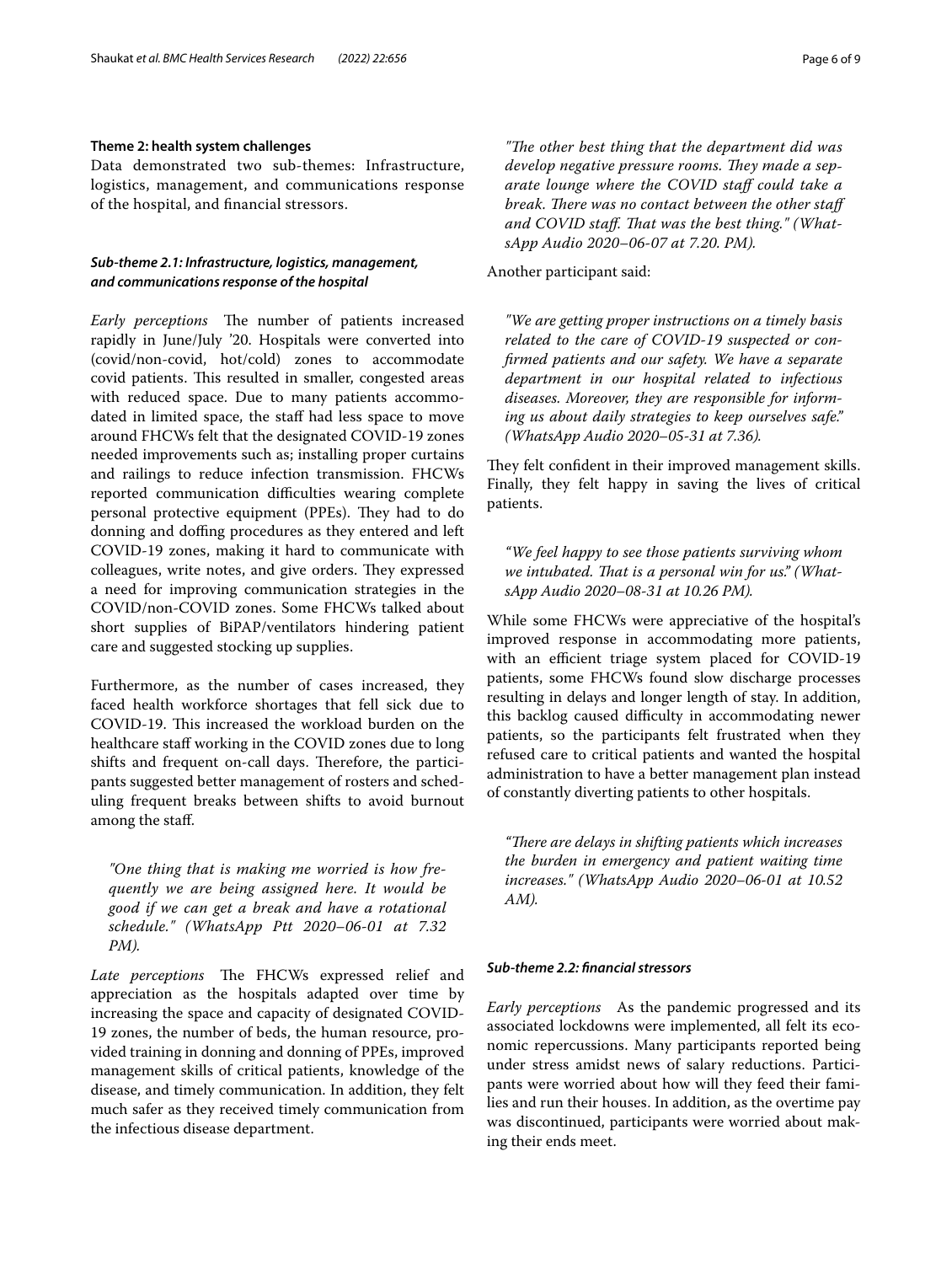*"We are worried that our salaries will be reduced and it will make it difcult for us to run our houses." (WhatsApp Ptt 2020–08-10 at 09.43 PM).*

*Late perceptions* The fears and challenges related to salary reductions improved with time. FHCWs expressed relief that they did not have to sufer from a signifcant fnancial burden. However, they felt upset as the overtime pay was discontinued.

#### **Theme 3: hope for future**

Research fndings demonstrated the sub-theme: Improved disease knowledge and vaccine development trials gave hope for a positive and disease future.

# *Sub‑theme 3.1: improved disease knowledge and vaccine development trials*

During the later months, many FHCWs felt optimistic about the future as the science progressed and there was improved disease. They felt prepared and better equipped to fght COVID-19 compared to the initial days, which were flled with fear of an unknown disease.

*"For this pandemic of COVID-19, we critical care staf working in ED have been taught for the patients proning which is helpful in moderate ARDS patient. So, we can make them not go in that severe ARDS. It was a useful session as we learned about simulation." (WhatsApp Ptt 2020–08-30 at 8 PM).*

Similarly, the FHCWs were hopeful as several research projects were being done, and several vaccines were undergoing trials. Therefore, this was very positive news for some, and they believed that this was the most vital intervention to overcome the disease.

# **Discussion**

The covid-19 pandemic continues to spread swiftly worldwide. COVID-19 pandemic is a challenge for individuals and the healthcare systems worldwide. Pakistan's healthcare system is also taken off-guard by the COVID-19 pandemic. Being at the forefront, healthcare professionals have become the most vulnerable. We aimed to document the FHCWs' journey and their perception of the health systems' performance during the peak and trough of the frst wave of the COVID-19 pandemic. It is the frst qualitative longitudinal study in a real-time pandemic to capture healthcare workers' evolution of perceptions in Pakistan.

There were several mental and physical health challenges expressed by the FHCWs as they worked on the frontline during the COVID-19 pandemic. In the initial days, the fear of getting infected and transmitting the infection to loved ones was extremely high. They believed they were at high risk because of unprecedented patient load, less bed capacity, lack of understanding of the disease, and uncertainty about patient outcomes. Similar concerns have been expressed in studies from countries such as the People's Republic of China, Islamic Republic of Iran, Lebanon, Brazil, and Pakistan in expressed high fear of getting infected due to their jobs [[32–](#page-8-22)[36\]](#page-8-23). FHCWs expressed helplessness as the hospitals reached maximum capacity, and patients had to be turned away. Many FHCWs felt physical exhaustion, fatigue, tiredness, headaches, dizziness, and sufocation due to wearing PPEs.

However, there was a positive and improved change in the perceptions of FHCWs in the later months. The initial fear of getting infected and transmitting disease reduced over time as they adapted to the new normal. They felt protected by using PPEs. The FHCWs felt physical impacts (exhaustion, fatigue, tiredness), but with time they got used to wearing the PPEs. Due to patients being turned away from hospitals due to capacity issues, the anxiety also settled with time. However, FCHWs felt disappointed because the general public's non-compliance with precautionary measures (wearing masks and social distancing) was reported throughout the study.

Health systems worldwide were compromised in the face of the deadly pandemic. Pakistan also faced tremendous challenges. During the initial/peak period, there was a lack of space and high patient volumes, and hospitals were put on diversion due to lack of space, difculties in managing critical patients due to limited knowledge, difficulty in communication due to full PPE gear, shortage of human resource and lack of BiPAP/ ventilators. Nearly most of the countries reported similar challenges [[7,](#page-8-3) [37\]](#page-8-24).

During the later months, the FHCWs expressed relief as the hospitals adapted over time by increasing the number of beds, the human resource, capacity building, providing training in donning and donning of PPEs, improved management skills of FCWS critical patients, improved knowledge of the disease, and timely communication.

FHCWs shared several positive experiences. First, they took pride and expressed satisfaction in saving lives. In addition, the participants felt optimistic about the future outlook; the numbers had gone down signifcantly, improved disease knowledge and management, and vaccine trials were looking good.

Meaningful learning from this study is that WhatsApp was an easy-to-use tool that generated a large amount of rich data in a relatively short interval. Moreover, since the data was self-generated, the resources required for data collection were limited.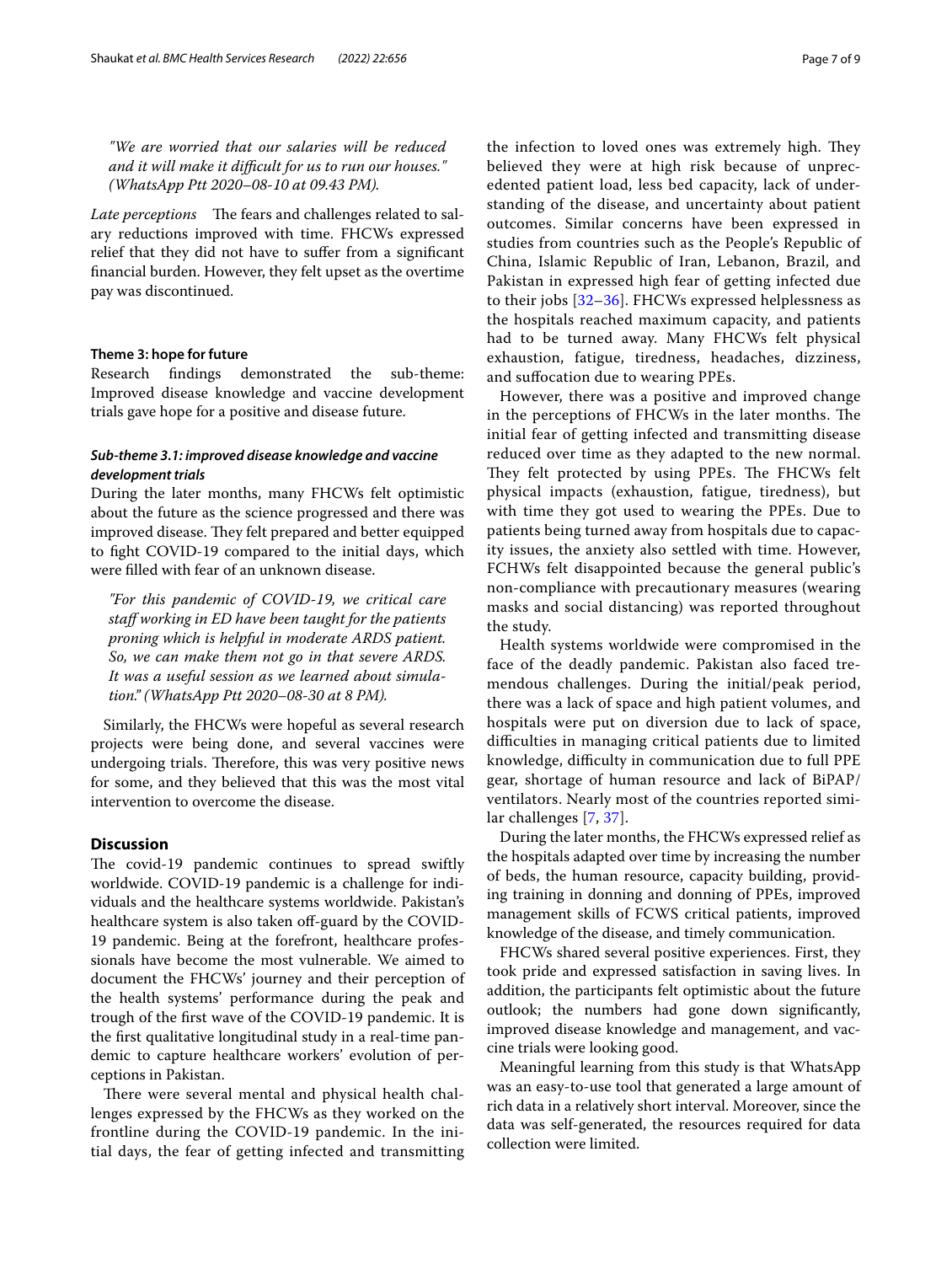#### **Study limitations**

First, we found that the number of self-recorded audios decreased as the study progressed. The participants were asked why; they reported feeling tired due to heavy workload during their shifts and were too tired to take on an additional task. For these participants, we offered a telephonic interview over weekends and at the time of their convenience. Secondly, study participants felt they did not have any particularly new data to report after each shift. We addressed this issue by changing the reporting frequency from each shift to reporting once a week. Thirdly, our study participants were from private sector tertiary care hospital EDs. Unfortunately, despite several attempts, we could not get FHCWs from the public sector to participate in the study. The perception of public sector FHCWs might be diferent as resources are often limited, and the workload is high in these settings. Finally, after four months, we had to stop the data collection process as the number of COVID-19 patients decreased, and the participants felt they had nothing new to report.

# **Conclusion**

This longitudinal study outlines several lessons learned first-hand during the pandemic. The first lesson was that the individuals and systems were not prepared to deal with a calamity of this scope. The healthcare workers felt taxed and overwhelmed emotionally, mentally, and physically. Second, the systems struggled to cope with increased cases because of weak infrastructure, less hospital and bed capacity, human resource shortages, lack of capacity of healthcare workers, and frail administrative and management measures. Thirdly, the systems and individuals responded with zeal, rigor, and bravery to deal with the COVID situation in Pakistan. The hospitals increased the bed capacity, improved healthcare workers' capacity via training, invested in providing supplies (PPEs, BiPAP/ventilators), ensuring timely information, and improved communication. This study provides essential information to make important policy decisions to better equip the systems and individuals for future pandemic readiness.

#### **Abbreviations**

COVID-19: Coronavirus disease; FHCWs: Frontline Healthcare Workers; PPE: Personal Protective Equipment; LMICs: Low- and middle-income countries; PSEM: Pakistan Society of Emergency Medicine; ED: Emergency Department.

#### **Acknowledgements**

We thank the Frontline Healthcare Workers (FHCWs) for taking time from their busy schedules to participate in this study.

#### **The researcher's declaration of reflexivity, positionality and trustworthi‑ ness of the study**

We used Lincoln and Guba's criteria to establish the study's methodological rigor. To ensure credibility, we aimed for prolonged engagement with participants, but due to COVID restrictions, we opted for multiple engagements. We had qualitative experts on the team, whom we consulted back and forth. For refexivity, we maintained multiple journals in which we penned down our refections. For instance, when the participants reported they were feeling anxious and feared that they would catch COVID, too, we thought the participants needed proper training to wear PPEs to reduce their fear. We maintained audit trails to analyze participants' responses without the researcher's infuence. For positionality, we agree with the participants that we need to strengthen systems and individual levels to better prepare for future pandemics.

#### **Authors' contributions**

NS and DMA contributed to the study design, data collection, data analysis, data interpretation, and writing of the manuscript. BH contributed to the study design, data interpretation, and writing of the manuscript. SH contributed to data interpretation, data translation, and transcription. RB, BA, and ASK contributed to data interpretation and writing of the manuscript. MA contributed to data translation. JR contributed to the study design, data analysis, data interpretation, and manuscript writing and provided overall supervision. All authors read and approved the fnal manuscript.

#### **Funding**

None.

## **Availability of data and materials**

The data supporting this study's fndings are available from the corresponding author upon reasonable request.

#### **Declarations**

#### **Ethics approval and consent to participate**

The study was approved by The Aga Khan University Ethics Review Committee (ERC). The study complies with the Declaration of Helsinki. Informed written consent was obtained from all the participants before starting data collection. Participation was voluntary, and the right to ask any questions and decline participation/leave the study was emphasized during the data collection. Data was anonymized during data management, analysis, and reporting.

#### **Consent for publication**

Not applicable.

#### **Competing interests**

The authors declare that they have no competing interests.

#### **Author details**

<sup>1</sup> Department of Community Health Sciences, Aga Khan University, Stadium Road, P.O. Box-3500, Karachi 74800, Pakistan. <sup>2</sup> Centre of Excellence for Trauma and Emergencies, Aga Khan University, Karachi, Pakistan. <sup>3</sup> School of Nursing and Midwifery, Aga Khan University, Karachi, Pakistan. <sup>4</sup> Aga Khan University Medical College, Karachi, Pakistan.<sup>5</sup> Department of Emergency Medicine, Aga Khan University, Karachi, Pakistan. <sup>6</sup> Department of Emergency Medicine, Shifa International Hospital, Islamabad, Pakistan. <sup>7</sup> Department of Emergency Medicine, Weill Cornell Medical Center, Newyork, USA.

#### Received: 20 August 2021 Accepted: 5 May 2022 Published online: 16 May 2022

#### **References**

- <span id="page-7-0"></span>Technical guidance. Available from: [https://www.who.int/emergencies/](https://www.who.int/emergencies/diseases/novel-coronavirus-2019/technical-guidance) [diseases/novel-coronavirus-2019/technical-guidance.](https://www.who.int/emergencies/diseases/novel-coronavirus-2019/technical-guidance) Cited 2021 Feb 14.
- <span id="page-7-1"></span>2. Healthcare Workers: Information on COVID-19 | CDC. Available from: <https://www.cdc.gov/coronavirus/2019-nCoV/hcp/index.html>. Cited 2021 Feb 14.